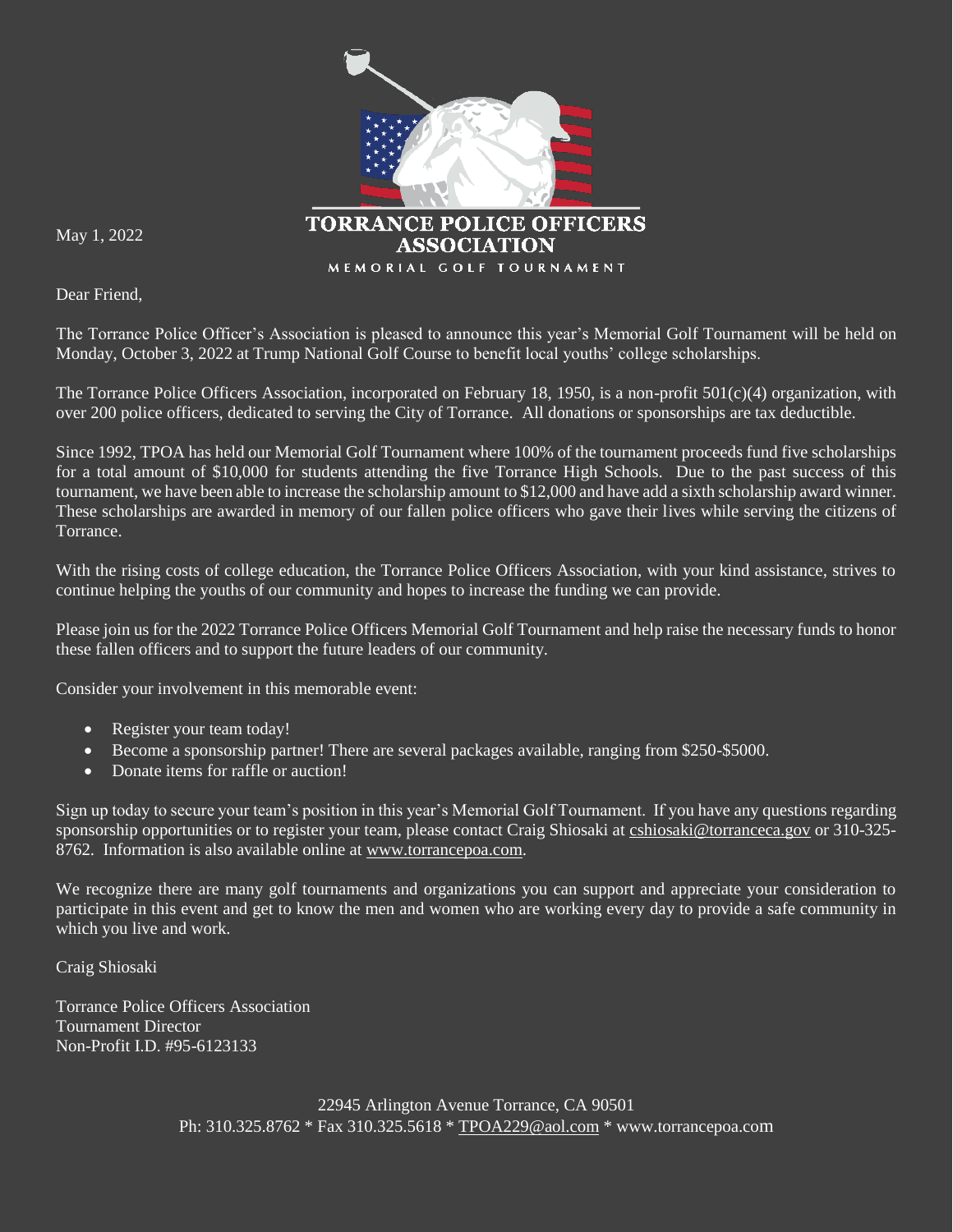# 2022 Scholarship Recipients

#### **North High Saxons**

**Jonah Hirata**

**Torrance High Tartars**

**Dylan Martinez**

**Emma Trani**

**South High Spartans**

**Sara Daniels**

**West High Warriors**

**Eva Brandt**

**Saugus High (TPOA Member)**

**Allyson Okazaki**



#### **IN THE LINE OF DUTY EOW**

*Sgt. William Robert Lewis 08/23/1959 Ofc. David Noel Siebert 08/10/1967 Ofc. Gary Elton Ripstein 12/21/1968 Ofc. Thomas Joseph Keller 04/17/1986*

#### **Active Duty EOW**

*Ofc. Jim Chamberlain Ofc. Lawrence Fuller* **Ofc.** Albert Rhodes Jr. *Ofc. Vern Michael Alexander <i>Ofc. Margaret Peggy Ross Sgt. Steven Harvey Ofc. Steven Kroesen Sgt. Ralph Dexter Nelms* 

| <i>08/15/1981</i>        |
|--------------------------|
| <i>05/18/1992</i>        |
| 11/16/1 <u>993</u>       |
| <u>11/04/1997</u>        |
| <i>12/01/2000</i>        |
| <i>03/09/200<u>4</u></i> |
| <i>08/19/2009</i>        |
| <i>06/16/2010</i>        |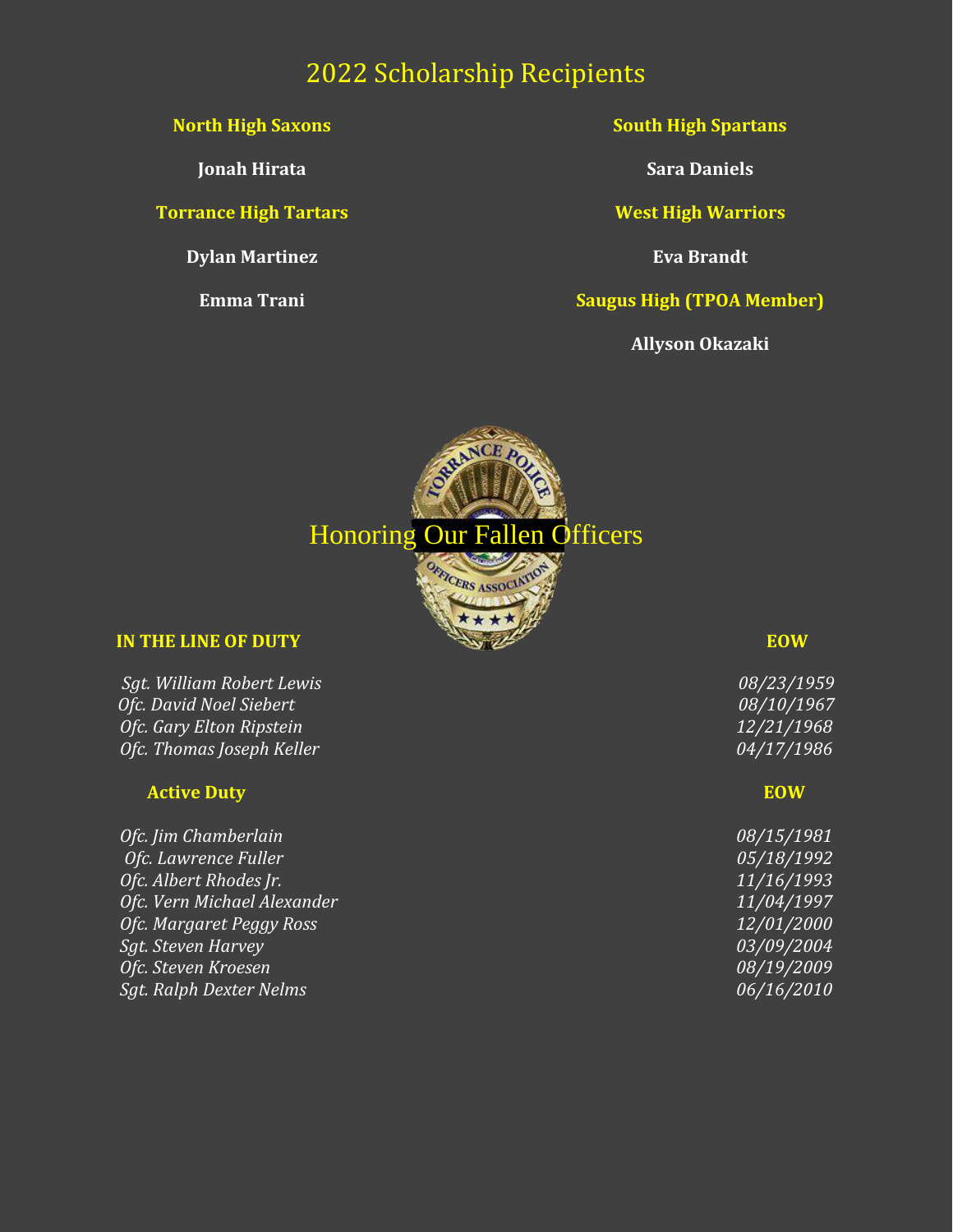2021 Sponsors

Title Sponsors \$5000+



\$2500+

Lewis, Marenstein, Wicke, Sherwin and Lee LLP Vantec Hitachi Transport System (USA), Inc. Stone Busailah Van Lingen Group Scott Robinson Honda Site One Landscape Design

> $$1000+$ CrossHairs Gun Store Advanced Survey Consultants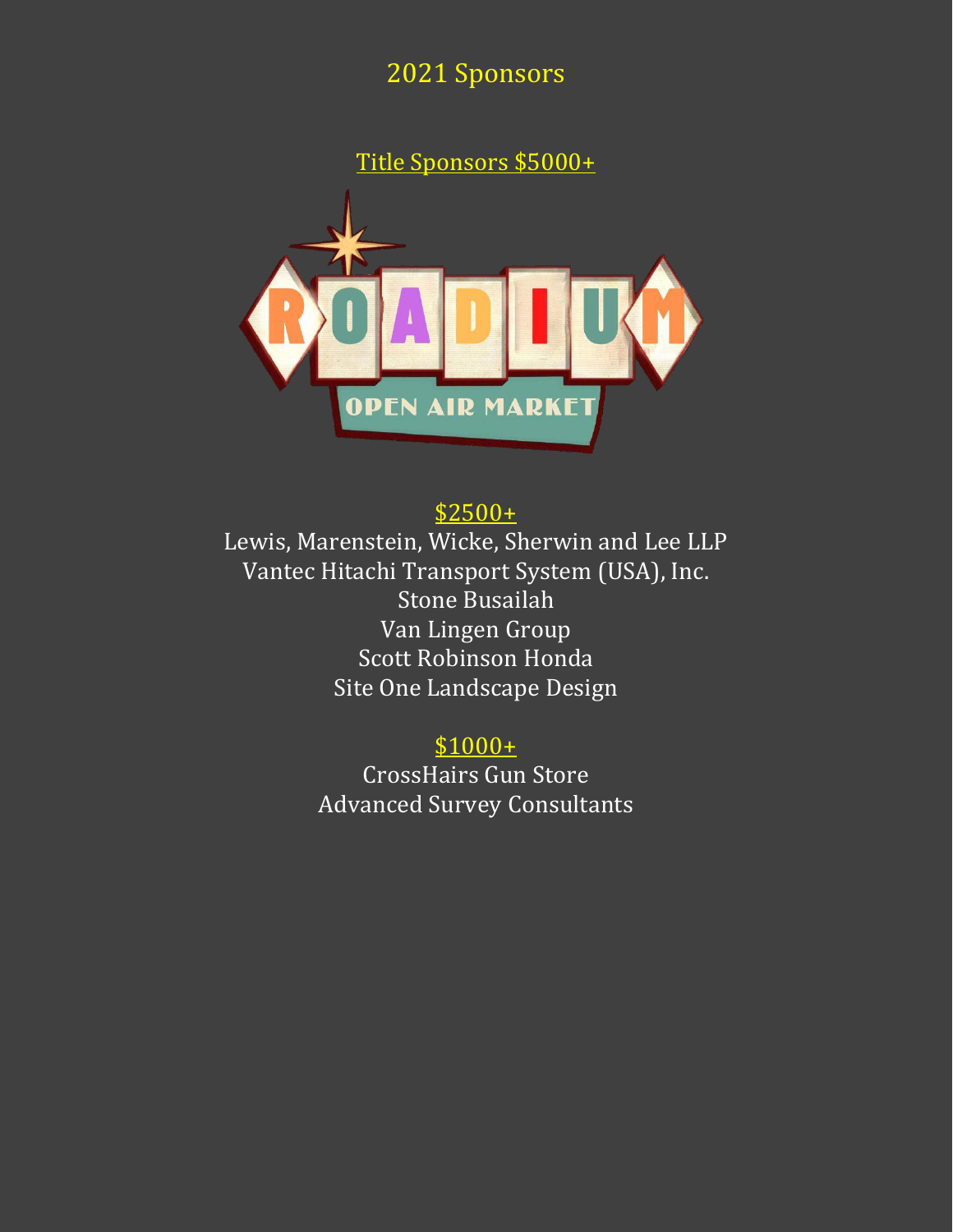## Title Sponsor **\$5000**

**Banquet Sponsor** \$2500

Presenting Sponsor's Company Logo will appear on all event material (Signage, flyer, program)

- Eight invitations to charity golf tournament (includes cart, green fees, brunch and dinner)
- Company signage at the entrance, each golf cart and on a tee and green
- Mention in all ads, press release and name will be included on next year's golf sponsorship letters
- Company Name / Logo and link will be added to the TPOA webpage as a sponsor
- Opportunity to include an item in golfer goodie bag
- Sponsorship Plaque and recognition at the awards dinner
- Open bar on golf course
- Company name on Program

### Ball Marker / Challenge Coin Sponsor \$3500

Your Company Name / Logo on ball marker given to every player

- Four invitations to charity golf tournament (includes cart, green fees, brunch and dinner)
- Company signage at the entrance, each golf cart and on a tee and green
- Company Name / Logo and link will be added to the TPOA webpage as a sponsor
- Opportunity to include an item in golfer goodie bag
- Sponsorship Plaque and recognition at the awards dinner
- Open bar on golf course
- Company name on Program

## Dinner Sponsor's Company Logo will be featured at every dining room table

- Four invitations to charity golf tournament (includes cart, green fees, brunch and dinner)
- Company signage at the entrance, each golf cart and on a tee and green
- Company Name / Logo and link will be added to the TPOA webpage as a sponsor
- Opportunity to include an item in golfer goodie bag
- Sponsorship Plaque and recognition at the awards dinner
- Open bar on golf course
- Company name on Program

## Golf Ball Logo Sponsor \$2500

Golf Ball Logo Sponsorship on balls handled out to every player

- Four invitations to charity golf tournament (includes cart, green fees, brunch and dinner)
- Company signage at the entrance, each golf cart and on a tee and green
- Company Name / Logo and link will be added to the TPOA webpage as a sponsor
- $\overline{\bullet}$  Opportunity to include an item in golfer goodie bag
- Sponsorship Plaque and recognition at the awards dinner
- Open bar on golf course
- Company name on Program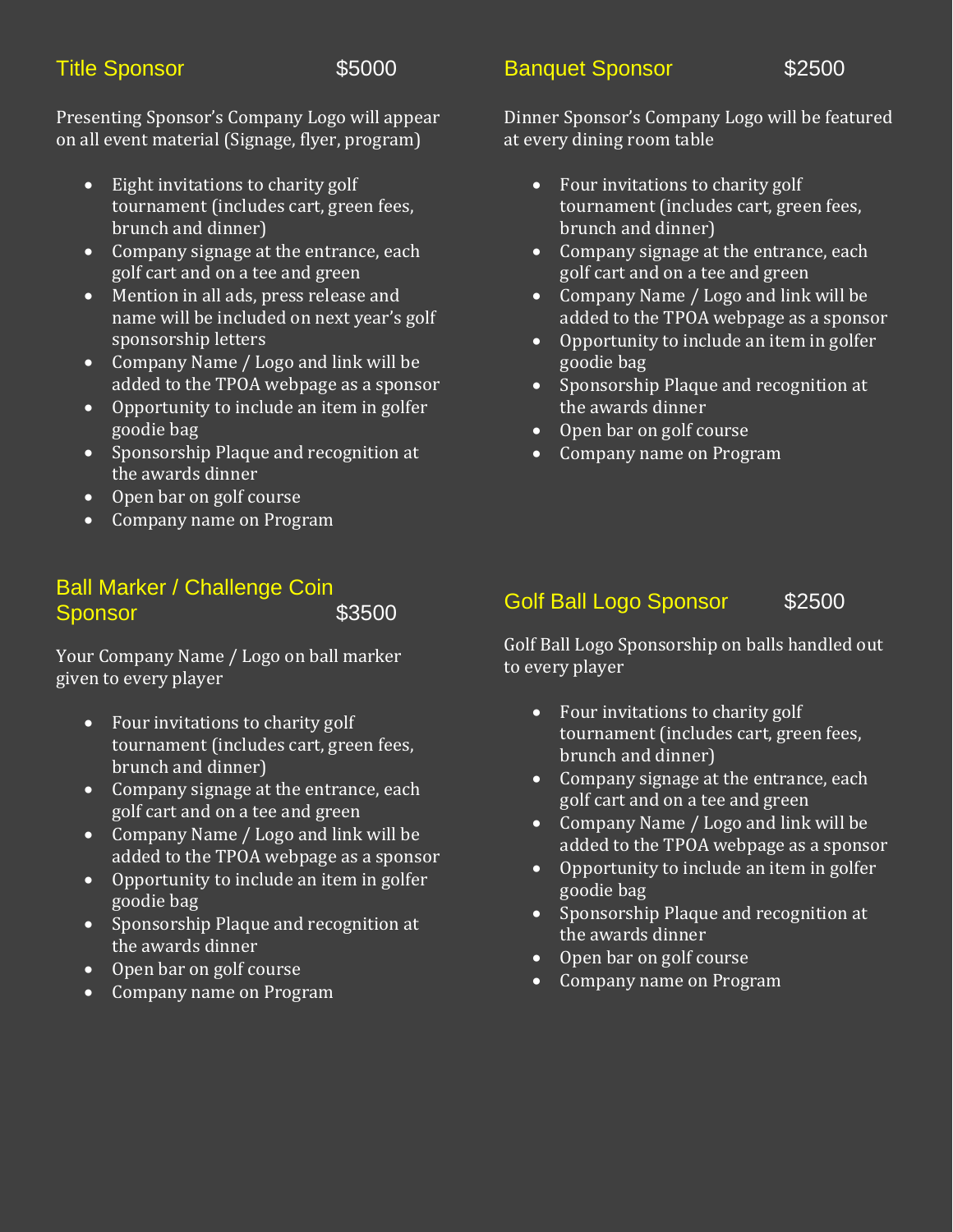Hole sponsor for Golf Ball "potato gun" challenge Players will shoot their golf ball 300+ yards. Closest to the pin will win a special prize.

- Four invitations to charity golf tournament (includes cart, green fees, brunch and dinner)
- Company signage at the entrance, each golf cart and on a tee and green
- Company Name / Logo and link will be added to the TPOA webpage as a sponsor
- Opportunity to include an item in golfer goodie bag
- Sponsorship Plaque and recognition at the awards dinner
- Open bar on golf course
- Company name on Program

## Golf Towel Sponsor \$2500

Golf towel sponsor's company logo will be featured on all towels given to golfers.

- Four invitations to charity golf tournament (includes cart, green fees, brunch and dinner)
- Company signage at the entrance, each golf cart and on a tee and green
- Company Name / Logo and link will be added to the TPOA webpage as a sponsor
- Opportunity to include an item in golfer goodie bag
- Sponsorship Plaque and recognition at the awards dinner
- Open bar on golf course
- Company name on Program

### Tee or Green Sign Sponsor \$250

- Your company logo on a green and tee
- Company name on program
- Recognition at awards dinner
- Company name on TPOA webpage

## Hole in One Car Sponsor

Sponsor a hole in one contest

- Company name and logo on the green and tee
- Company name on the TPOA webpage
- Company name on program
- Recognition at awards dinner

#### Sponsor a Officer **\$250**

Sponsor a member of the Torrance Police Officers Association to play in the tournament.

Or donate any unfilled sponsorship spots for a Torrance Police Officer.

| <b>Foursome</b>   | \$1000 |
|-------------------|--------|
| Individual golfer | \$250  |